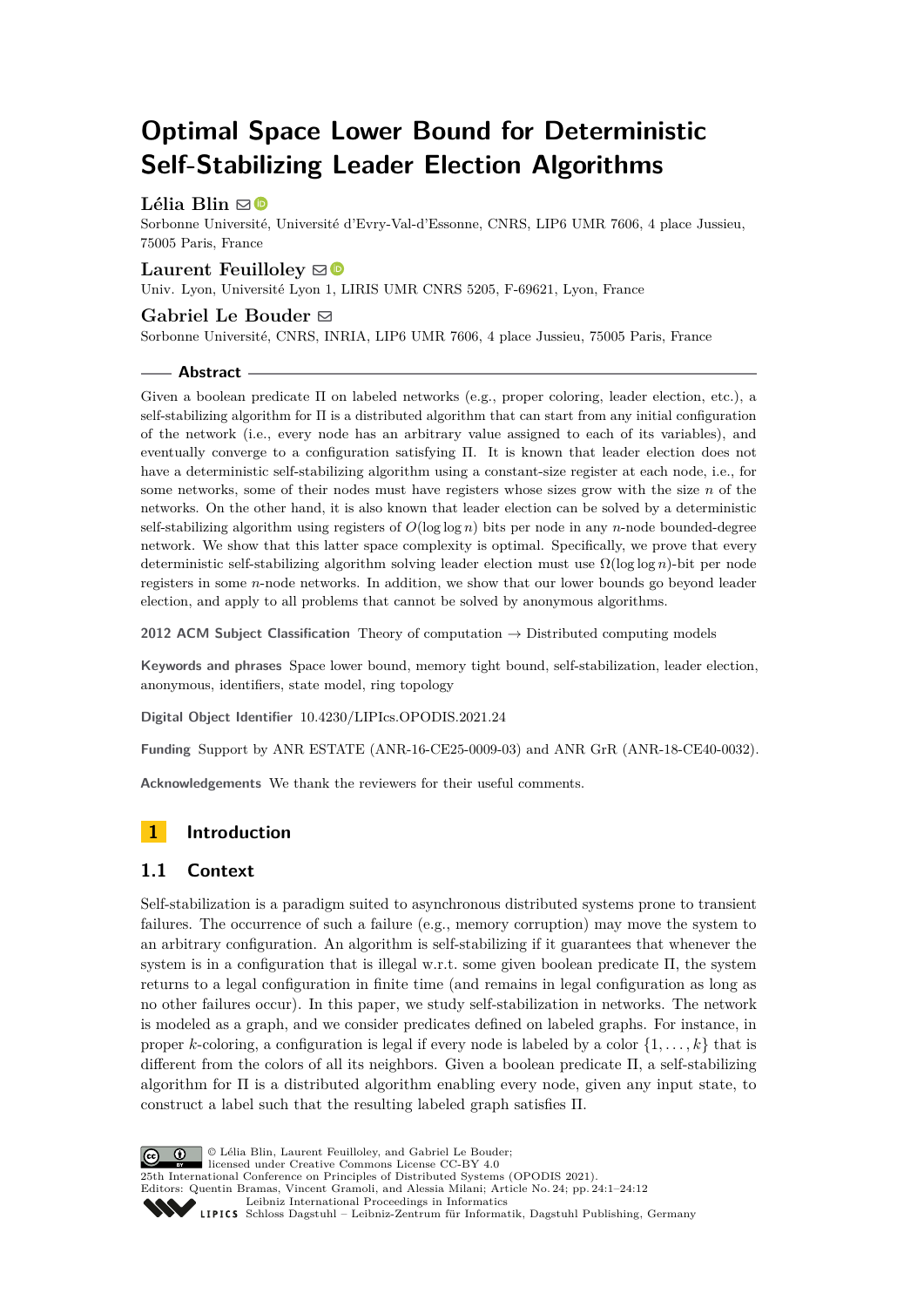#### **24:2 Optimal Space Lower Bound for Self-Stabilizing Algorithms**

During the execution of a self-stabilizing algorithm, the nodes exchange information along the links of the network, and this information is stored locally at every node. Specifically, processes in a distributed system have two types of memory: the *persistent* memory, and the *mutable* memory. The persistent memory is used to store the identity of the process (e.g., its globally unique MAC address), its port numbers, and the code of the algorithm executed on the process. Importantly, this section of the memory is not write enabled during the execution of the algorithm. As a consequence it is less likely to be corruptible, and most work in self-stabilization assumes that this part of the memory is not subject to failures. The mutable memory is used to store the variables used by the algorithm, and is subject to failures, that is, to the corruption of these variables. The space complexity of a self-stabilizing algorithm is the total size of all the variables used by the algorithm, including those used to encode the output label of the node. For instance, the space complexity of the algorithm for *k*-coloring is at least  $\Omega(\log k)$  bits per node, for encoding the colors in  $\{1, \ldots, k\}$ . The question addressed in this paper is: under which circumstances is it possible to reach a space complexity as low as the size of the labels? And if not, what is the smallest space complexity that can be achieved?

Preserving small space complexity is indeed very much desirable, for several reasons. First, it is expected that self-stabilizing algorithms offer some form of universality, in the sense that they are executable on several types of networks. Networks of sensors as used in IoT, as well as networks of robots as used in swarm robotics, have the property to involve nodes with limited memory capacity, and distributed algorithms of large space complexity may not be executable on these types of networks. Second, a small space complexity is the guarantee to consume a small bandwidth when nodes exchange information, thus reducing the overhead due to link congestion [\[1\]](#page-10-0). In fact, a self-stabilizing algorithm is never terminating, in the sense that it keeps running in the background in case a failure occurs, for helping the system to return to a legal configuration. Therefore, nodes may be perpetually exchanging information, even after stabilization, and even when no faults occur. Limiting the amount exchanged information, and thus, in particular, the size of the variables, is therefore of the utmost importance for optimizing time, and even energy. Last but not least, increasing robustness against variable corruption can be achieved by data replication [\[17\]](#page-11-0). This is however doable only if the variables are reasonably small. Said otherwise, for a given memory capacity, the smaller the space complexity the larger the robustness thanks to data replication.

### **1.2 Contributions of the paper**

In this paper, we focus on one of the arguably most important problems in the context of distributed computing, namely *leader election*. The objective is to maintain a unique leader in the network, and to enable the network to return to a configuration with a unique leader in case there are either zero or more than one leaders. Interestingly, encoding legal states consumes one single bit at each node. Indeed, in leader election, every node has a label with value 0 or 1, and these labels form a legal configuration if there is one and only one node with label 1. As a consequence, up to an additive constant, the space complexity is exactly the space used to encode the variables of the algorithm (which is not the case for other problems where the output itself uses some non-trivial space to be encoded).

We establish the lower bound of  $\Omega(\log \log n)$  bits per node for the space complexity of leader election. This improves the only lower bound known so far (see [\[3\]](#page-10-1)), which states that leader election has non-constant space complexity, i.e., complexity  $\omega(1)$ , where  $f = \omega(q)$  if  $g(n)/f(n) \to 0$  when  $n \to \infty$ . More importantly, our bound matches the best known upper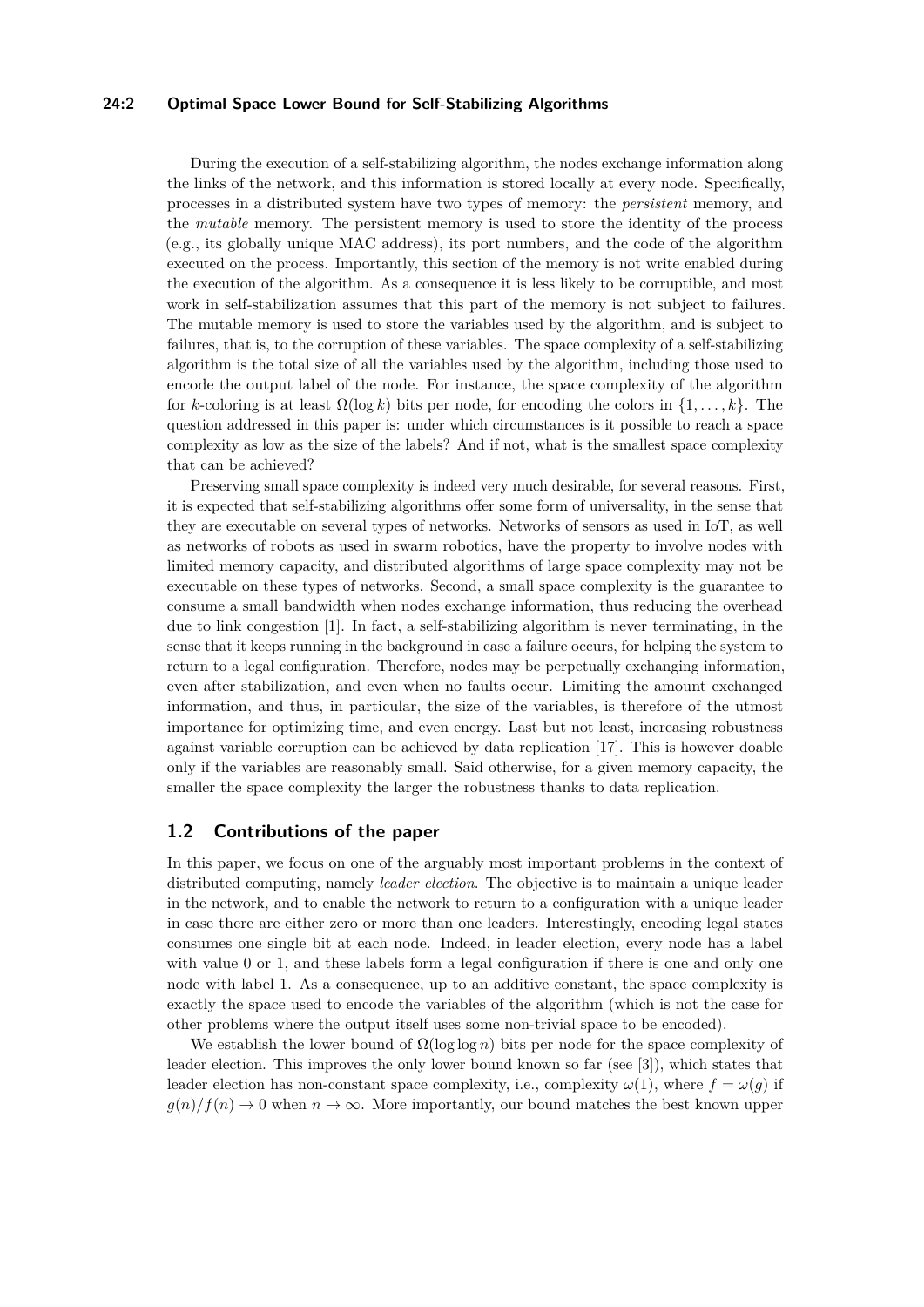bound on the space complexity of leader election, which is  $O(\log \log n)$  bits per node in bounded degree networks [\[6\]](#page-11-1), and in particular invalidates the folklore conjecture stating that leader election is solvable using only  $O(\log^* n)$  bits of mutable memory per node.

We obtain our lower bound by establishing an interesting connection between selfstabilizing algorithms with small space complexity, and self-stabilizing algorithms performing in anonymous networks, that is, in networks in which nodes have no identifiers. (Recall that space complexity counts solely the size of the mutable memory, and does not include the immutable persistent memory where the identifiers are stored). More specifically, the technical ingredient used for establishing our results are the following. It is known that many self-stabilization problems, including vertex coloring, leader election, spanning tree construction, etc., require that the nodes are provided with identifiers, for breaking symmetry. Indeed, no algorithm can solve these problems in anonymous networks (under a standard distributed scheduler). We show that, for any self-stabilizing algorithm in a network with node identifiers, if the space complexity of the algorithm is too small, then the algorithm does not have more power than a self-stabilizing algorithm running in an anonymous network. More precisely, let A be an algorithm in a network with node identifiers, and let us assume that *A* has space complexity  $o(\log \log n)$  bits per node. Such a small space complexity does not prevent *A* from exchanging identifiers between nodes, but they must be transferred as a series of smaller pieces of information that are pipelined along a link, each of size  $o(\log \log n)$ bits. On the other hand, a node cannot store the identifier of even just one of its neighbors. We show that, with spacial complexity  $o(\log \log n)$  bits per node, there exist graphs and assignments of identifiers to the nodes of these graphs such that, in these graphs and for these assignments, *A* has the same behavior as an algorithm executed in these graphs but in the absence of identifiers (i.e., in the anonymous version of these graphs). We then show that no algorithms can solve leader election in these graphs in absence of identifiers, from which it follows that *A* cannot solve leader election in these graphs with identifiers as long as its space complexity is  $o(\log \log n)$  bits per node.

### **1.3 Related work**

Space complexity of self-stabilizing algorithms has been extensively studied for *silent* algorithms, that is, algorithms that guarantee that the content of the variables of every node does not change once the algorithm has reached a legal configuration. For silent algorithms, Dolev and al. [\[11\]](#page-11-2), proved that finding the centers of a graph, electing a leader, and constructing a spanning tree require registers of  $\Omega(\log n)$  bits per node. Silent algorithms have later been related to a concept known as *proof-labeling scheme* (PLS) [\[23\]](#page-11-3). Any lower bound on the size of the proofs in a PLS for a predicate Π on labeled graph implies a lower bound on the size of the registers for silent self-stabilizing algorithms solving Π. A typical example is the  $\Omega(\log^2 n)$ -bit lower bound on the size of any PLS for minimum-weight spanning trees (MST) [\[22\]](#page-11-4), which implies the same bound for constructing an MST in a silent self-stabilizing manner [\[4\]](#page-10-2). Thanks to the tight connection between silent self-stabilizing algorithms and proof-labeling schemes, the space complexity of a vast collection of problems is known, for silent algorithms. (See [\[14\]](#page-11-5) for more information on proof-labeling schemes.)

On the other hand, to our knowledge, the only lower bound on the space complexity of problems for general self-stabilizing algorithms (without the requirement of being silent) that is corresponding to our setting has been established by Beauquier et al. [\[3\]](#page-10-1) who proved that registers of constant size are not sufficient for leader election algorithms. Interestingly, the same paper also contains several other space complexity lower bounds for models different from ours – e.g., anonymous networks, or harsher form of asynchrony.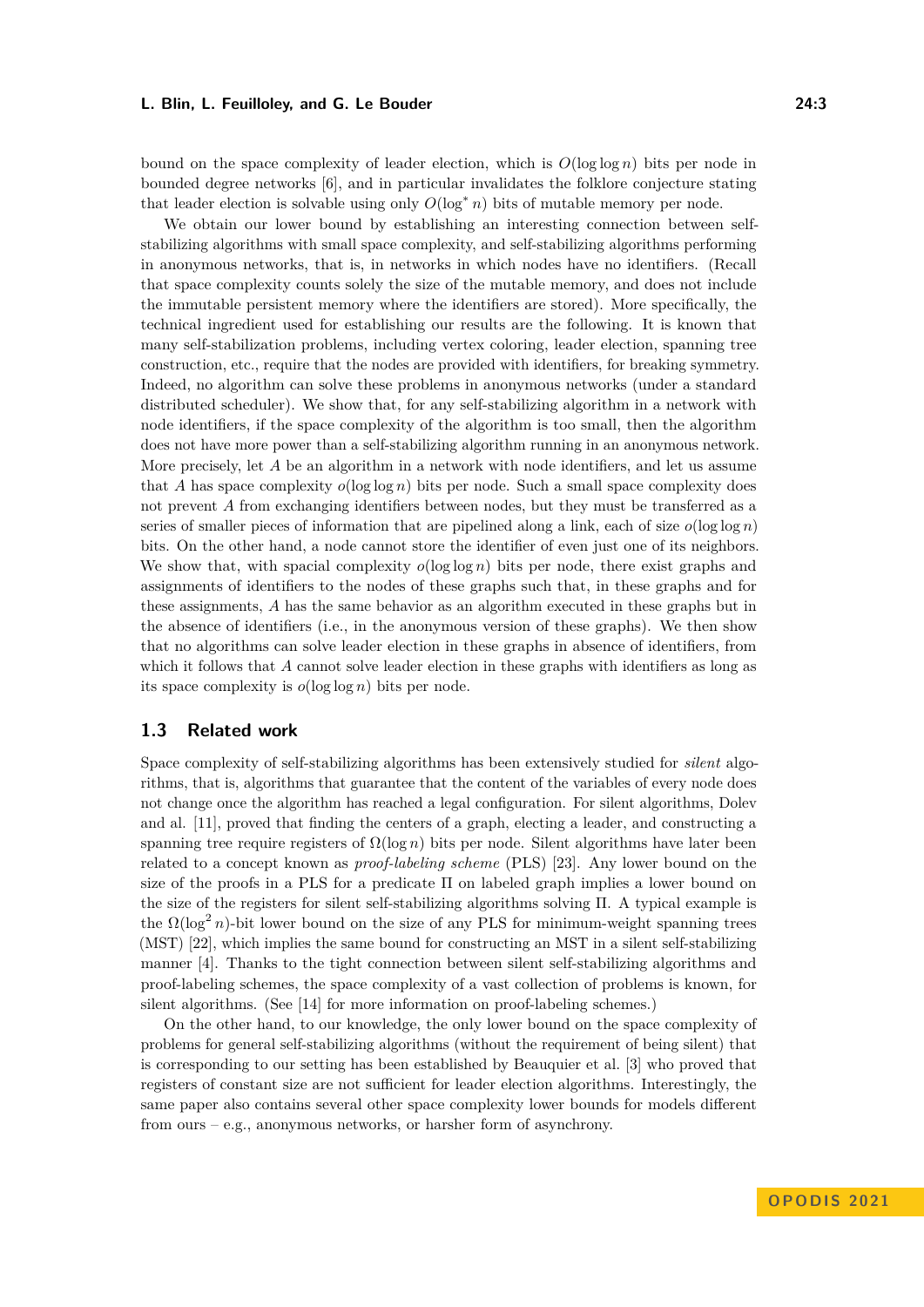#### **24:4 Optimal Space Lower Bound for Self-Stabilizing Algorithms**

The literature dealing with upper bounds is far richer. In particular, [\[5\]](#page-10-3) recently presented a self-stabilizing leader election algorithm using registers of  $O(\log \log n)$  bits per node in *n*-node rings. This algorithm was later generalized to networks with maximum degree  $\Delta$ , using registers of  $O(\log \log n + \log \Delta)$  bits per node [\[6\]](#page-11-1). It is worth to notice that spanning tree construction and  $(\Delta + 1)$ -coloring have the same space complexity  $O(\log \log n + \log \Delta)$ bits per node [\[6\]](#page-11-1). Prior to these work, the best upper bound was a space complexity  $O(\log n)$  bits per node [\[5\]](#page-10-3), and it has then been conjectured that, by some iteration of the technique enabling to reduce the space complexity from  $O(\log n)$  bits per node to  $O(\log \log n)$  bits per node, one could go all the way down to a space complexity of  $O(\log^* n)$ bits per node. Arguments in favor of this conjecture were that such successive exponential improvements have been observed several times in distributed computing. A prominent example is the time complexity of minimum spanning tree construction in the congested clique model [\[24,](#page-11-6) [16,](#page-11-7) [15,](#page-11-8) [21\]](#page-11-9). Complexities  $O(\log^* n)$  do exist in the self-stabilizing framework [\[2\]](#page-10-4), and it seemed at first that the technique in [\[11\]](#page-11-2) could indeed be iterated (in a similar fashion as in [\[7\]](#page-11-10)). Our results shows that this is not the case, and that Θ(log log *n*) is the right answer.

# **2 Model and definitions**

In this paper, we are considering the *state model* for self-stabilization [\[9\]](#page-11-11). The asynchronous network is modeled as a simple *n*-nodes graph  $G = (V, E)$ , where the set of the nodes *V* represents the processes, and the set of edges *E* represents pairs of processes that can communicate directly with each other. Such pairs of processes are called *neighbors*. The set of the neighbors of node *v* is denoted  $N(v)$ . Each node has local variables and a local algorithm. The variables of a node are stored in its mutable memory, also called register. In the state model, each node *v* has read/write access to its register. Moreover, in one atomic step, every node reads its own register and the registers of its neighbors, executes its local algorithm and updates its own register if necessary. Note that the values of the variables of one node  $v \in V$  are called the *state* of *v*, and denoted by  $S(v)$ .

Each node  $v \in V$  has a distinct identity, denoted by  $ID(v) \in \{1, \ldots, n^c\}$  for some constant  $c > 1$ . For each adjacent edge, each node has access to a locally unique port number. No assumption is made on the consistency between port numbers on each node. The mutable memory is the memory used to store the variables, while the immutable memory is used to store the identifier, the port numbers, and the code of the protocol. As a consequence, the identity and the port numbers are non corruptible constants, and only the mutable memory is considered when computing the memory complexity because it corresponds to the memory readable by the neighbors of the nodes, and thus correspond to the information transmitted during the computation. More precisely, an algorithm may refer to the identity, or to the port numbers, of the node, without the need to store them in the variables. If at least one rule of an algorithm refers to the identity of the node, we call this algorithm an *ID-based algorithm*. Otherwise, if the rules do not refer to the identity of the node we say it is an *anonymous algorithm*.

The output of the algorithm for a problem is carried through local variables of each node. The output of the problem may use all the local variables, or only a subset of them. Indeed, the algorithm must have local variables that match the output of the problem, we call these variables the specification variables. But the algorithm may also need some extra local variables, that may be necessary to compute the specification variables. For example, if we consider a silent BFS spanning tree construction, the specification variables are the variables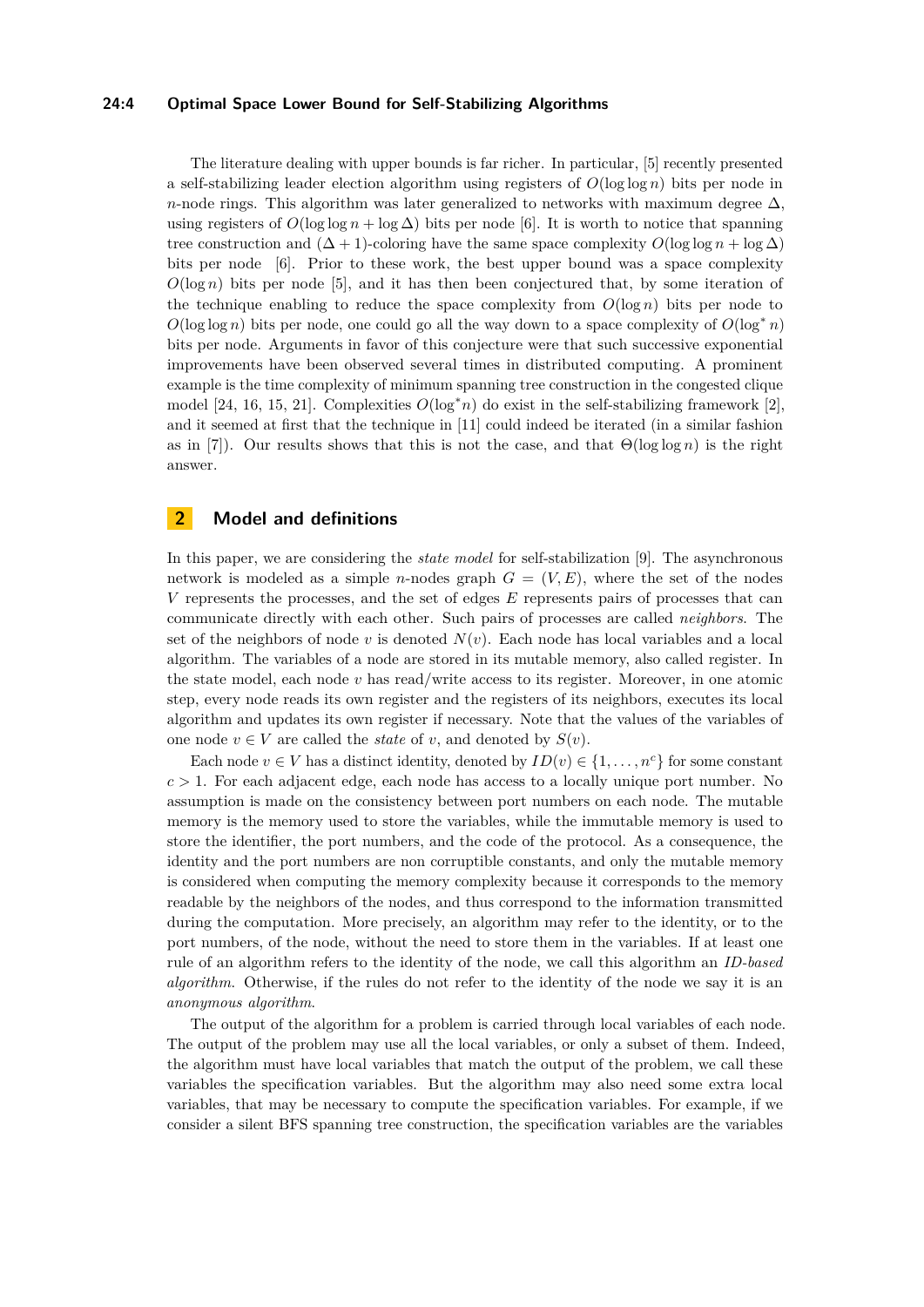dedicated to pointing out the parent in the BFS. However, to respect the silent property, the algorithm needs in each node a variable dedicated to the identity of the root of the spanning tree and a variable dedicated to the distance from the root. As a consequence, we define the *specification* of problem *P* as a description of the correct assignments of specification variables, for this specific problem *P*.

A *configuration* is an assignment of values to all variables in the system, let us denote by Γ the set of all the configurations. A *legal configuration* is a configuration *γ* in Γ that respects the specification of the problem, we denote by Γ<sup>\*</sup> the set of legal configurations. A local algorithm is a set of rules the node can apply, each rule is of the form *<label>:<guard>*→*<command>*. A *guard* is a Boolean predicate that uses the local variables of the node and of its neighbors, and a *command* is an assignment of variables. A node is said to be *enabled* if one of its guard is true and *disabled* otherwise.

We consider an asynchronous network, the asynchrony of the system is modeled by an adversary called *scheduler* or *daemon*. The scheduler chooses, at each step, which enabled nodes will execute a rule. Several schedulers are proposed on the literature depending on their characteristics. Dubois and al. in [\[12\]](#page-11-12) presented a complete overview of these schedulers. Since we are interested in showing a lower bound, we aim for the least challenging scheduler. Our lower bound is established under the *synchronous distributed scheduler*, a strongly fair distributed scheduler. The synchronous distributed scheduler activates, at each step, all the enabled nodes. The synchronous distributed scheduler is captured by the weakly fair and unfair distributed schedulers, but not by the central scheduler that activates only one at each step.

A configuration  $\gamma \in \Gamma$  is a legal configuration for the leader election problem if one single node is elected. More formally:

 $\triangleright$  **Definition 1** (Leader election). Leader election in  $G = (V, E)$  is specified by a boolean *variable*  $\ell_v$  *at each node*  $v \in V$ . A configuration  $\{(v, \ell_v) : v \in V\}$  *is legal if there is a node*  $v \in V$  *such that*  $\ell_v = true$ *, and for every other node*  $u \in V \setminus \{v\}$ *,*  $\ell_u = false$ *.* 

## **3 Formal Statement of the Results**

#### **3.1 Lower bounds**

Our first result is an  $\Omega(\log \log n)$  lower bound for leader election on the cycle.

<span id="page-4-0"></span> $\triangleright$  **Theorem 2.** Let  $c > 1$ . Every deterministic self-stabilizing algorithm solving leader election *in the state model under a strongly fair distributed scheduler requires registers on*  $\Omega(\log \log n)$ *bits per node in n-node graphs with unique identifiers in* [1*, n<sup>c</sup>* ]*.*

This bound improves the only lower bound known so far [\[3\]](#page-10-1), from  $\Omega(1)$  to  $\Omega(\log \log n)$ , and it is tight, as it matches the upper bound of [\[5\]](#page-10-3). In particular, it invalidates the folklore conjecture stating that the aforementioned problems are solvable using only  $O(\log^* n)$ memory.

#### **Optimality of the assumptions**

Our lower bound is actually optimal not only in term of size, but also in terms of the assumptions we make on the setting. More precisely, our theorem has three restrictions: it works for deterministic algorithms only, with the distributed scheduler, and with identifiers in a large enough range. We will now discuss why these limitations are actually necessary.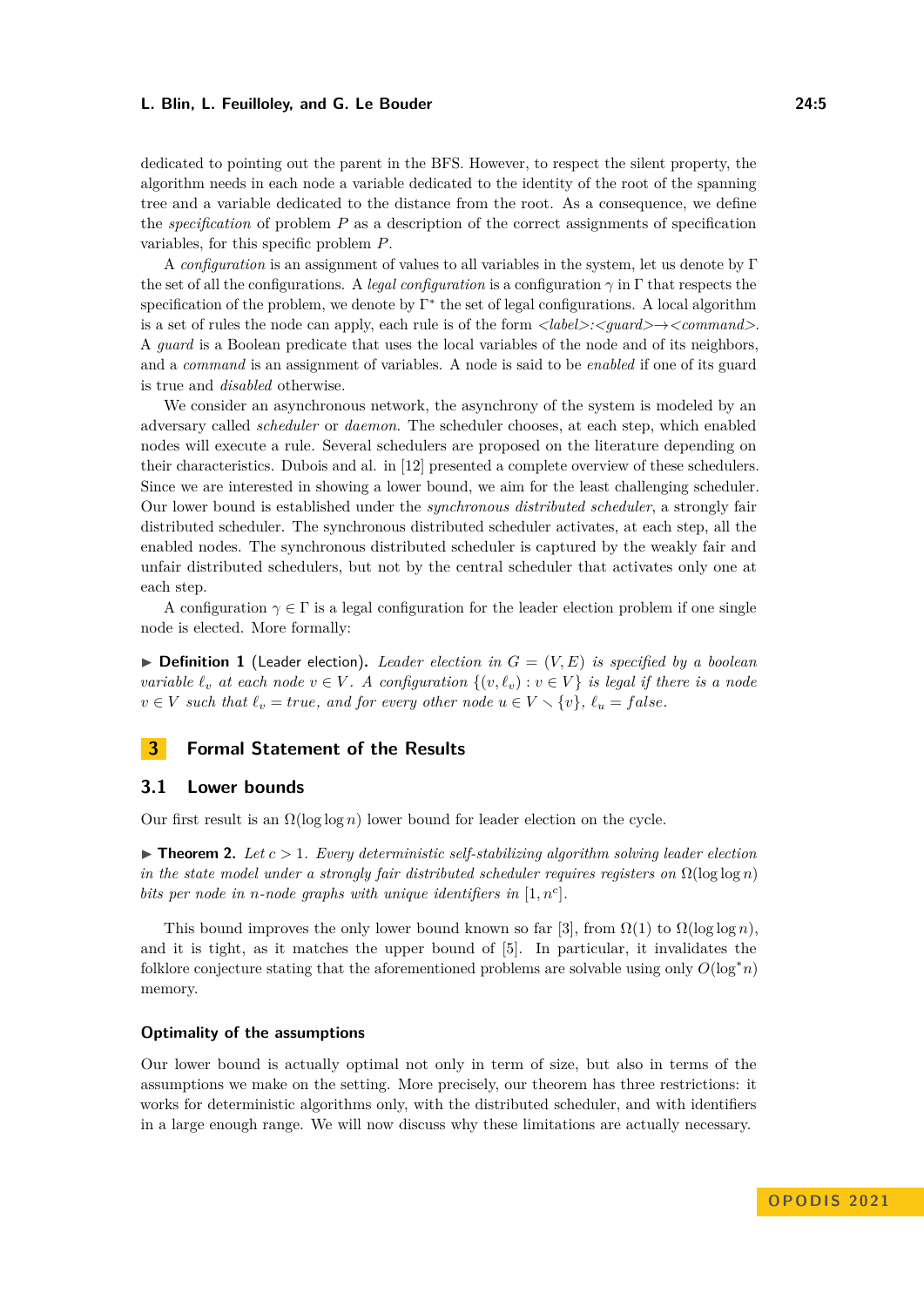#### **24:6 Optimal Space Lower Bound for Self-Stabilizing Algorithms**

Randomization is a common tool for symmetry breaking, and our problem is one example. Namely, [\[18\]](#page-11-13) proved that using randomization, one can solve leader election using constant memory, which implies that our result cannot be generalized in that direction.

An important aspect of the self-stabilizing setting is the scheduler, which is the adversary that decides which nodes can take a step at each round. Different schedulers model different assumptions on the asynchrony of the setting. For example, a fully adversarial scheduler can take any decision, as long as at least one node can take a step at each round. Weaker schedulers can delay arbitrarily the step of a node but are forced to eventually activate any node, etc. Our lower bound is valid under a very weak scheduler, which means that we need a weak assumption on the asynchrony, which in turn means that our result is strong on this aspect. Precisely, what we need in our proof is that it is possible for the scheduler to activate all the nodes at every round. One type of scheduler for which this property does not hold is the so-called centralized scheduler, that activates exactly one node at every round. In this context the symmetry is broken by the scheduler itself (if two nodes are in the same situation, one will be activated first, and this breaks the symmetry). Although the proof of Theorem [2](#page-4-0) in Section [4](#page-8-0) does not apply to the centralized scheduler, the more genereal Theorem [3](#page-5-0) will allow us to extend our result to the central daemon.

Finally, and this is probably more surprising, we need to consider identities between 1 and  $n^c$ , for  $c > 1$ . In particular, our technique does not work if the identifiers are in  $O(n)$ . This is not an artifact of our proof: it is actually necessary for the result to hold. Indeed, if the identifier range is  $[1, n]$ , then an algorithm may use the node with identifier 1 as a designated node, and have a special code for it. Algorithms using such designated nodes are called *semi-uniform algorithms* and they can achieve space complexity below our lower bound [\[8,](#page-11-14) [20\]](#page-11-15). Even without the possibility of having a designated node, one can take advantage of smaller identifier range: there actually exists an algorithm in constant memory if the identities are in  $[1, n+k]$  for a constant  $k$  [\[3\]](#page-10-1).

#### **A general result on the power of the identifiers**

Actually, our technique goes beyond the setting of Theorem [2.](#page-4-0) First, we do not need the harshest aspects of the self-stabilizing model which is that the initial configuration can be arbitrary. If we start from an empty configuration, our technique still holds. Second, the technique works for basically any problem that requires minimal symmetry breaking, not just leader election. Third, as hinted above the type of scheduler is not really important, as long as it does not break symmetry. We prove the more general following theorem.

<span id="page-5-0"></span>▶ **Theorem 3.** Let  $c > 1$ , and let  $\Delta(n) \in o(\log n)$  be a function. If there exists a deterministic *self-stabilizing algorithm* A *that solves a problem* P *in the state model and uses registers of size*  $o(\frac{\log \log n}{\Delta})$ , then there exists a deterministic self-stabilizing anonymous algorithm  $\mathcal{A}^a$  that *solves*  $P$  *on every large-enough graph with maximum degree*  $\Delta(n)$ *.* 

What our paper is really about, is the power of identifiers, in a scenario where very little space/communication is used. Our core result is that below  $\Theta(\log \log n)$ , identifiers are useless, in the sense that in the worst-case the performance of an algorithm using these identifiers is the same as the performance of an anonymous algorithm. Remember that the Naor-Stockmeyer order-invariance theorem [\[25\]](#page-11-16), that states that in the LOCAL model, for local problems, constant-time algorithms that use the exact values of the identifiers are not more powerful than the order-invariant algorithm that only use the relative ordering of the identifiers. In some sense our paper and [\[25\]](#page-11-16) have the same take-home message, in two different contexts: if you do not have enough resources, you cannot use the (full) power of the identifiers.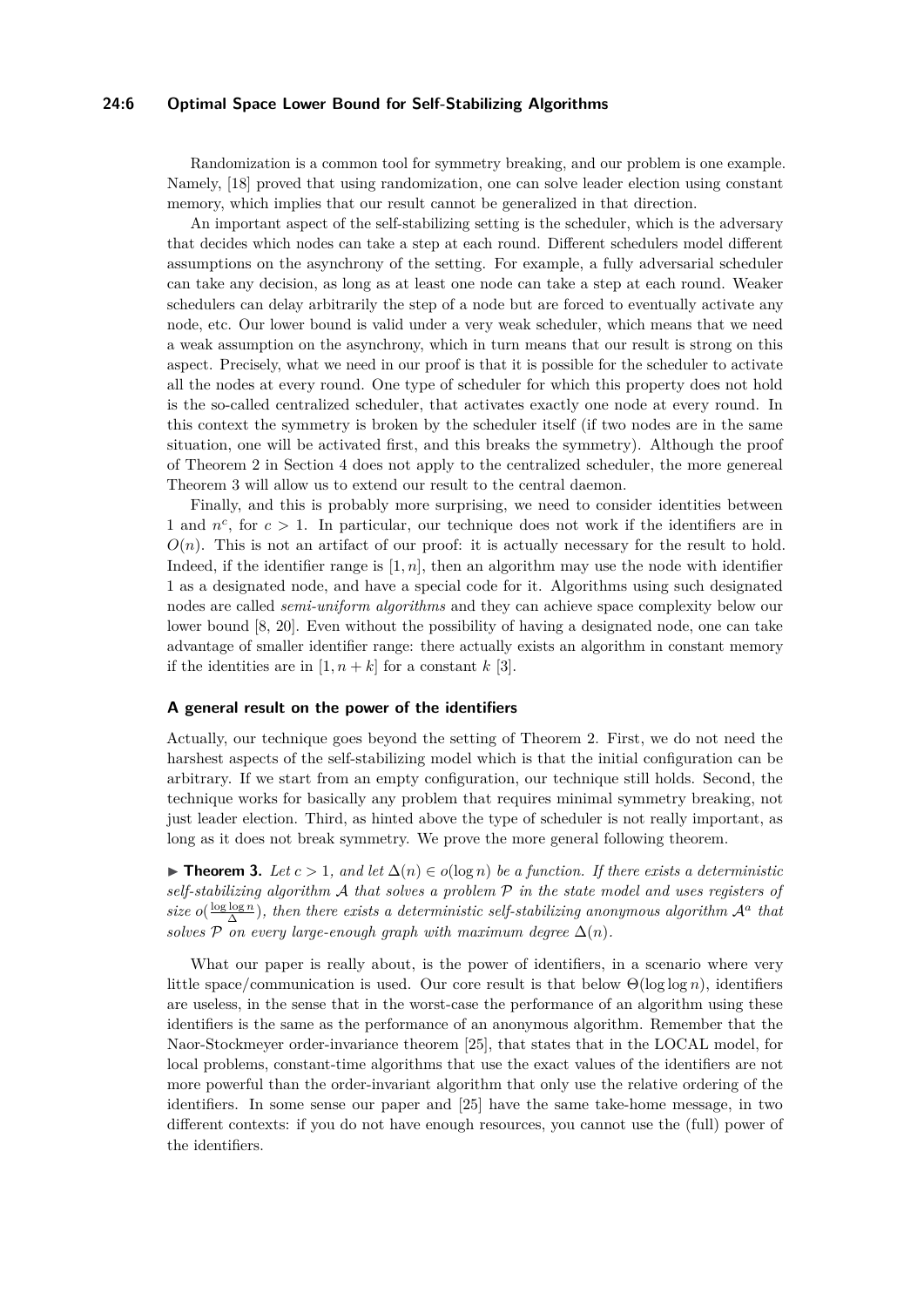Theorem [3](#page-5-0) establishes that proving a  $\Omega(\log \log n)$  lower bounds in the ID-based setting boils down to proving that anonymous algorithms cannot solve the problem. This is useful, because indistinguishability arguments are easier to establish for anonymous algorithms than for algorithms using identifiers.

Finally, one aspect that is not explicit in the statement of the theorem but follows from the proof, is that actually this result also holds if the nodes have inputs. In particular, our result applies to the semi-uniform setting where exactly one node has a special input.

#### **About the port number model**

Our general theorem, Theorem [3,](#page-5-0) holds in the model where a node knows its port-numbers but not the ones of its neighbors. Intuitively, this implies that a node *u* cannot specify that some piece of information is intended to the node of port number  $p$ , because that node does not know it has been assigned port-number *p*.

In some graphs, the port number assignment can be chosen in such a way that knowing the port-number assignment of the neighbors does not help. For example in the cycle of Theorem [2,](#page-4-0) we can arrange the port numbers such that every edge is assigned port number 1 by one endpoint, and port number 2 by the other. This allows to generalize our first result to the model where a node knows both port numbers on every adjacent edge.

#### **Central scheduler**

In a celebrated paper [\[10\]](#page-11-17), Dijkstra established, among other things, that one cannot break symmetry with anonymous algorithms in composite rings (that is, in rings whose size *n* is not a prime number). This results holds under a *central* strongly fair scheduler. A central scheduler is somehow the opposite of the distributed scheduler used in Theorem [2:](#page-4-0) it activates one node at every round instead of activating all of them. Yet, we can generalize Dijkstra's result. Indeed, as highlighted before, the core of our proofs, and the statement of Theorem [3,](#page-5-0) is about proving that an algorithm with too little memory cannot perform better than an anonymous algorithm, and this does not depend on the scheduler. Therefore, by combining Dijkstra's result and Theorem [3,](#page-5-0) we directly get the following corollary, that complements Theorem [2.](#page-4-0)

 $\triangleright$  **Corollary 4.** Let  $c > 1$ . Every deterministic self-stabilizing algorithm solving leader election *in the state model under a strongly fair* central scheduler *requires registers on*  $\Omega(\log \log n)$ *bits per node in n-node composite rings with unique identifiers in* [1*, n<sup>c</sup>* ]*.*

Note that assuming that the ring is composite is essential, since [\[19\]](#page-11-18) builds a constant memory algorithm for leader election on anonymous prime rings, under a central scheduler.

### **3.2 Intuition of the proofs**

#### **Challenge of lower bounds for non-silent algorithms**

Almost all lower bounds for self-stabilization are for silent algorithms, that are required to stay in the same configuration once they have stabilized. These lower bounds are then about a static data structure, the stabilized solution. The question boils down to establishing how much memory is needed to locally certify the global correctness of the solution, and this is well-studied [\[13\]](#page-11-19).

When we do not require that the algorithm should converge to one correct configuration, and stay there, there is no static structure on which we can reason. It is then unclear how we can establish lower bounds. One way is to think about invariants. Consider a property that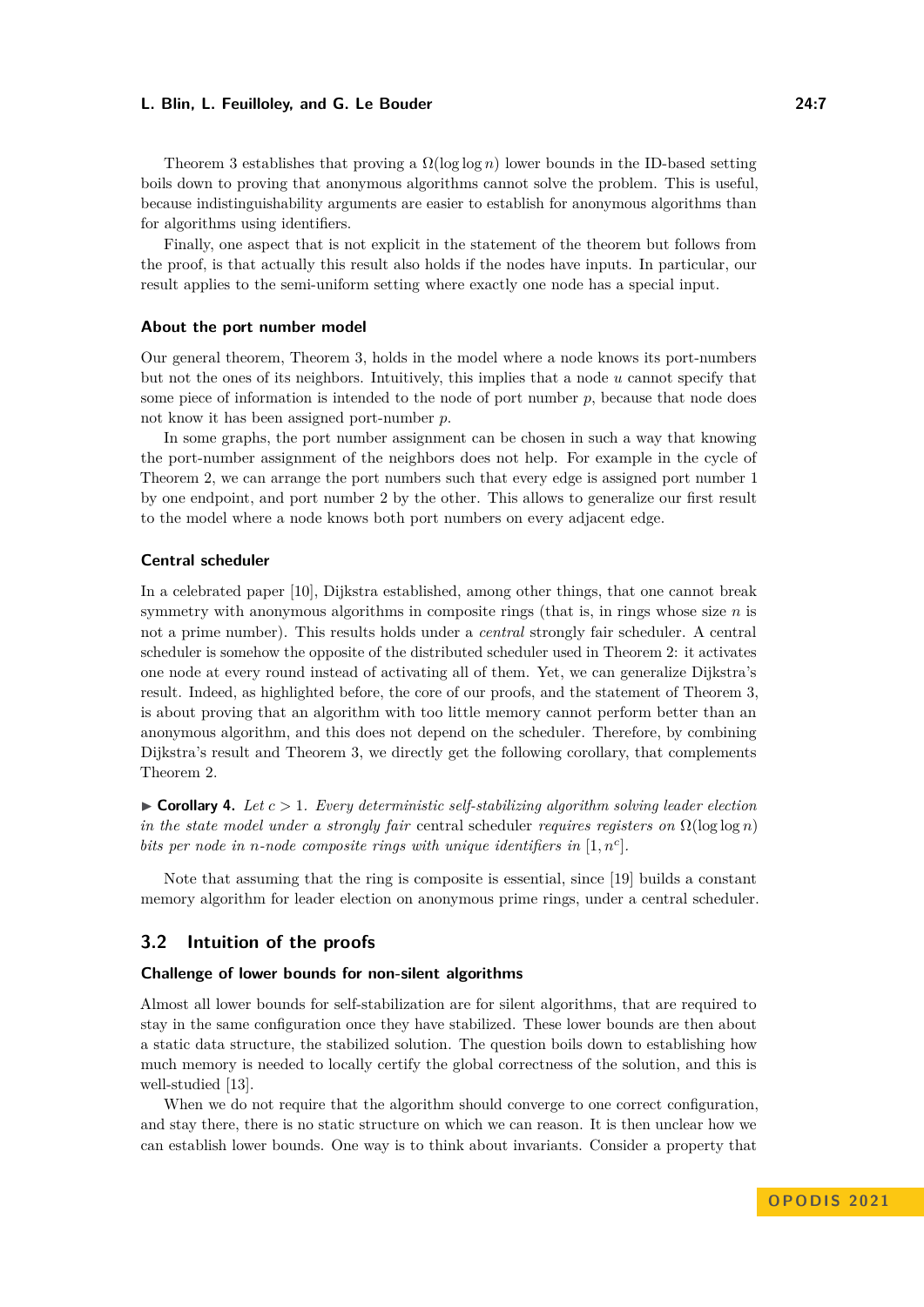#### **24:8 Optimal Space Lower Bound for Self-Stabilizing Algorithms**

we can assume to hold in the initial configuration, and that is preserved by the computation (if it follows some memory requirement hypothesis). If no correct output configuration has this property, then we can never reach a correct output configuration.

In our proof, the property that will be preserved is that every node has the same state. This can clearly be assumed for the original configuration, and we show that basically if the memory is limited then this is preserved at each step. As the specification we use for leader election is that the leader should output 1, and the other nodes should output 0, then it is not possible that all nodes have the same state in a proper output configuration.

#### **Intuition on a toy problem**

Let us now give some intuition about why we can replace ID-based algorithms by anonymous ones. The code of an ID-based algorithm  $A$  may refer to the identifier of the node that is running it. For example, a rule of the algorithm could be:

 $\blacksquare$  if the states of the current node and of its left and right neighbors are respectively *x*, *y*, and *z*, then: if the identifier is odd the new state is *a*, otherwise it is *b*.

Now suppose you have fixed an identifier, and you look at the rules for this fixed identifier. In our example, if the identifier is 7, the rule becomes:

if the states of the current node and of its left and right neighbors are respectively  $x, y$ , and *z*, then: the new state is *a*.

This transformation can be done for any rule, thus, for an identifier  $i$ , we can get an algorithm  $A_i$  specific to this identifier. When we run  $A$  on every node, we can consider that every node, with some identifier *i* is running  $A_i$ . Note that  $A_i$  does not refer in its code to the identifier.

The key observation is the following. If the amount of memory an algorithm can use is very limited, then there is very limited number of different behaviors a node can have, especially if the code does not refer to the identifier. Let us illustrate this point by studying an extreme example: a ring on which states have only one bit. In this case the number of input configurations for a node, is the set of views  $(x, y, z)$  as above, with  $x, y, z \in \{0, 1\}$ . That is there are  $2^3 = 8$  different inputs, thus the algorithm can be described with 8 different rules. Since the output of the function is the new state, the output is also a single bit. Therefore, there are at most  $2^8 = 256$  different sets of rules, that is 256 different possible behaviors for a node. In other words, in this extreme case, each specific algorithm  $A_i$  is equal to one of the behaviors of this list of 256 elements. This implies that, if we take a ring with 257 nodes, there exist two nodes with two distinct identifiers  $i$  and  $j$ , such that the specific algorithms  $A_i$  and  $A_j$  are equal.

This toy example is not strong enough for our purpose, as we want to argue about instances where all the nodes run the same code, and as we want non-constant memory. But the idea above can be strengthened to get our theorem. The key is to use the hypothesis that the identifiers are taken from a polynomially large range. As we have a pretty large palette of identifiers, we can always find, not only 2, but *n* distinct identifiers in  $[1, n<sup>c</sup>]$ , such that all the specific algorithms  $A_i$  correspond to the exact same behavior. In this case it is as if the algorithm were anonymous.

Note that the larger the memory is, the more different behaviors there are, and the smaller the set of identical specific algorithms we can find. This trade-off implies that for polynomial range, the construction works as long as the memory is in  $o(\log \log n)$ .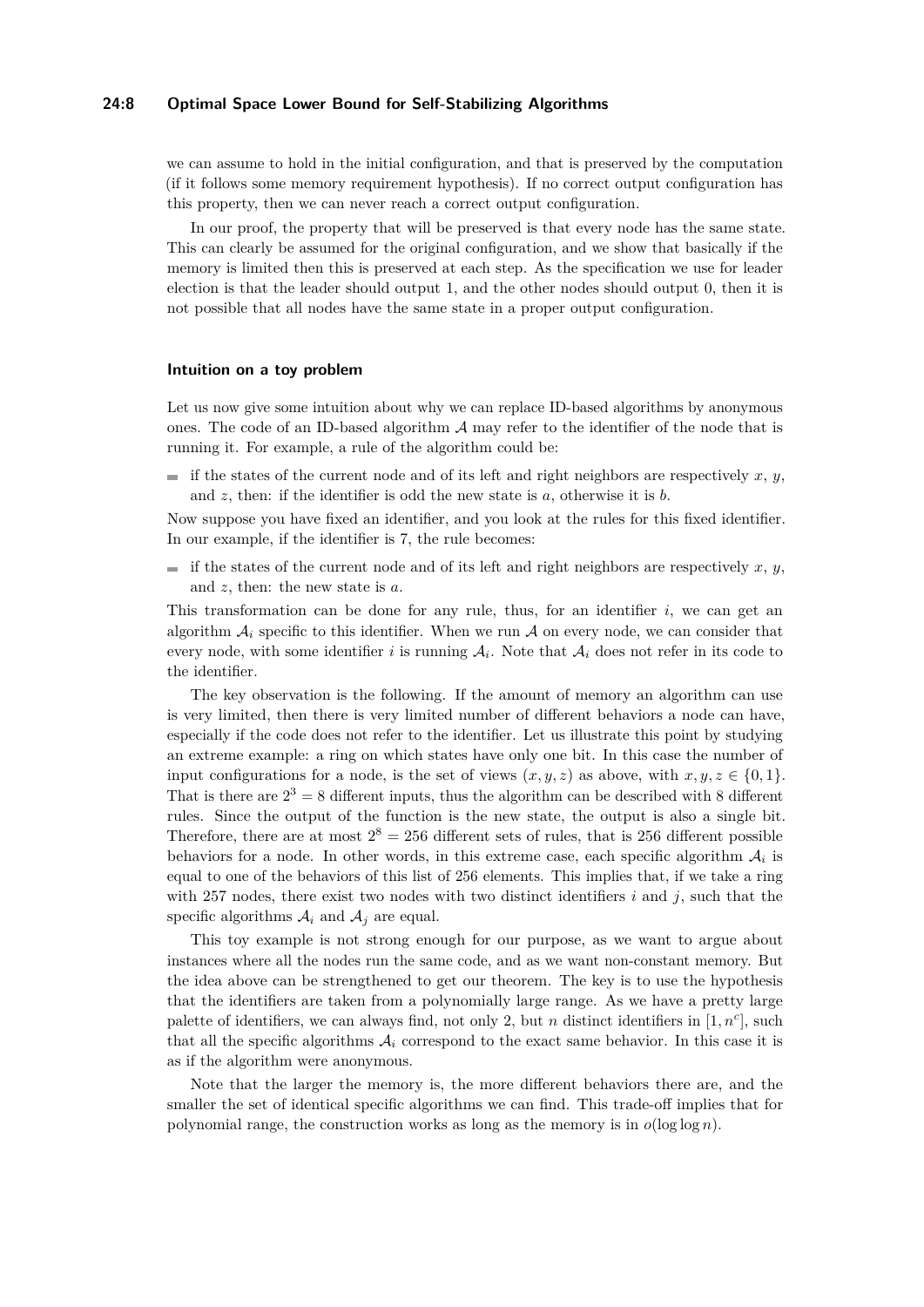# <span id="page-8-0"></span>**4 Proof of Theorem [2](#page-4-0)**

Consider a ring of size *n*, and an ID-based algorithm  $A$  using  $f(n)$  bits of memory per node to solve leader election. An algorithm can be seen as the function that describes the behavior of the algorithm. This function takes an identifier, a state for the node, a state for its left neighbor and a state for its right neighbor, and gives the new state of the node. Formally:

 $\mathcal{A}: \quad [n^c] \quad \times \quad \{0,1\}^{f(n)} \quad \times \quad \{0,1\}^{f(n)} \quad \times \quad \{0,1\}^{f(n)} \quad \rightarrow \quad \{0,1\}^{f(n)}$  $(ID ,$  state *,* left-state *,* right-state)  $\mapsto$  new-state

Note that in general, we consider non-directed rings thus the nodes do not have a global consistent definition for right and left. As we are dealing with a lower bound with a worst-case on the port numbering, assuming such a consistent orientation only makes the result stronger. Now we can consider that for every identifier  $i$ , we have an algorithm of the form:

$$
\mathcal{A}_i: \{0,1\}^{f(n)} \times \{0,1\}^{f(n)} \times \{0,1\}^{f(n)} \to \{0,1\}^{f(n)}
$$
\n
$$
\text{(state }, \text{left-state }, \text{right-state } \to \text{new-state}
$$

Thus a specific algorithm  $\mathcal{A}_i$  boils down to a function of the form:  $\{0,1\}^{\mathfrak{Z}(n)} \to \{0,1\}^{f(n)}$ . Let us call such a function a *behaviour*, and let  $\mathcal{B}_n$  be the sets of all behaviours.

<span id="page-8-1"></span>▶ Lemma 5.  $|\mathcal{B}_n| = 2^{f(n) \times 2^{3f(n)}}$ 

**Proof.** The inputs are basically binary strings of length  $3f(n)$ , thus there are  $2^{3f(n)}$  possibilities for them. Similarly the number of possible outputs is  $2^{f(n)}$ . Thus the number of functions in  $|\mathcal{B}_n|$  is  $(2^{f(n)})^{2^{3f(n)}} = 2^{f(n) \times 2^{3f(n)}}$ .

Lemma [5](#page-8-1) implies that the smaller *f*, the fewer different behaviors. Let us make this more concrete with Lemma [6.](#page-8-2)

<span id="page-8-2"></span>▶ **Lemma 6.** *If*  $f(n) \in o(\log \log n)$ *, then for every n large enough,*  $n^{c-1} > |B_n|$ *.* 

**Proof.** Consider the expression of  $n^{c-1}$  and  $|\mathcal{B}_n|$  after applying the logarithm twice:

$$
\log \log (n^{c-1}) = \log (c-1) + \log \log n
$$
  
 
$$
\sim \log \log n
$$

$$
\log \log(|\mathcal{B}_n|) = \log \log \left( 2^{f(n) \times 2^{3f(n)}} \right) = \log \left( f(n) \times 2^{3f(n)} \right) = \log(f(n)) + 3f(n)
$$
  
 
$$
\sim 3f(n)
$$

As the dominating term in the second expression is of order  $f(n) \in o(\log \log n)$ , asymptotically the first expression is larger. As  $log log(\cdot)$  is an increasing positive function for large values, this implies that asymptotically  $n^{c-1} > |\mathcal{B}_n|$ .

The next lemma shows that if  $f(n) \in o(\log \log n)$ , we can find a large number of identifiers that have the same specific algorithm.

<span id="page-8-3"></span>▶ **Lemma 7.** *If*  $n^{c-1}$  >  $|\mathcal{B}_n|$ *, then there exist a behavior function b, and a set S of n* different *identifiers, such that:*  $\forall i \in S, A_i = b$ .

**Proof.** Let the function  $\varphi : [n^c] \to \mathcal{B}_n$  be the function that associates each identifier to its corresponding behavior function. Let *S* be the function that associates to each behavior *b*, the set of identifiers *i* such that  $\varphi(i) = b$ . Since  $\varphi$  is a function from  $[n^c]$  to  $\mathcal{B}_n$ , its inverse function *S* satisfies:  $\bigcup_{b \in \mathcal{B}_n} S(b) = [n^c]$ . Thereby, the average size of a set *S*(*b*) is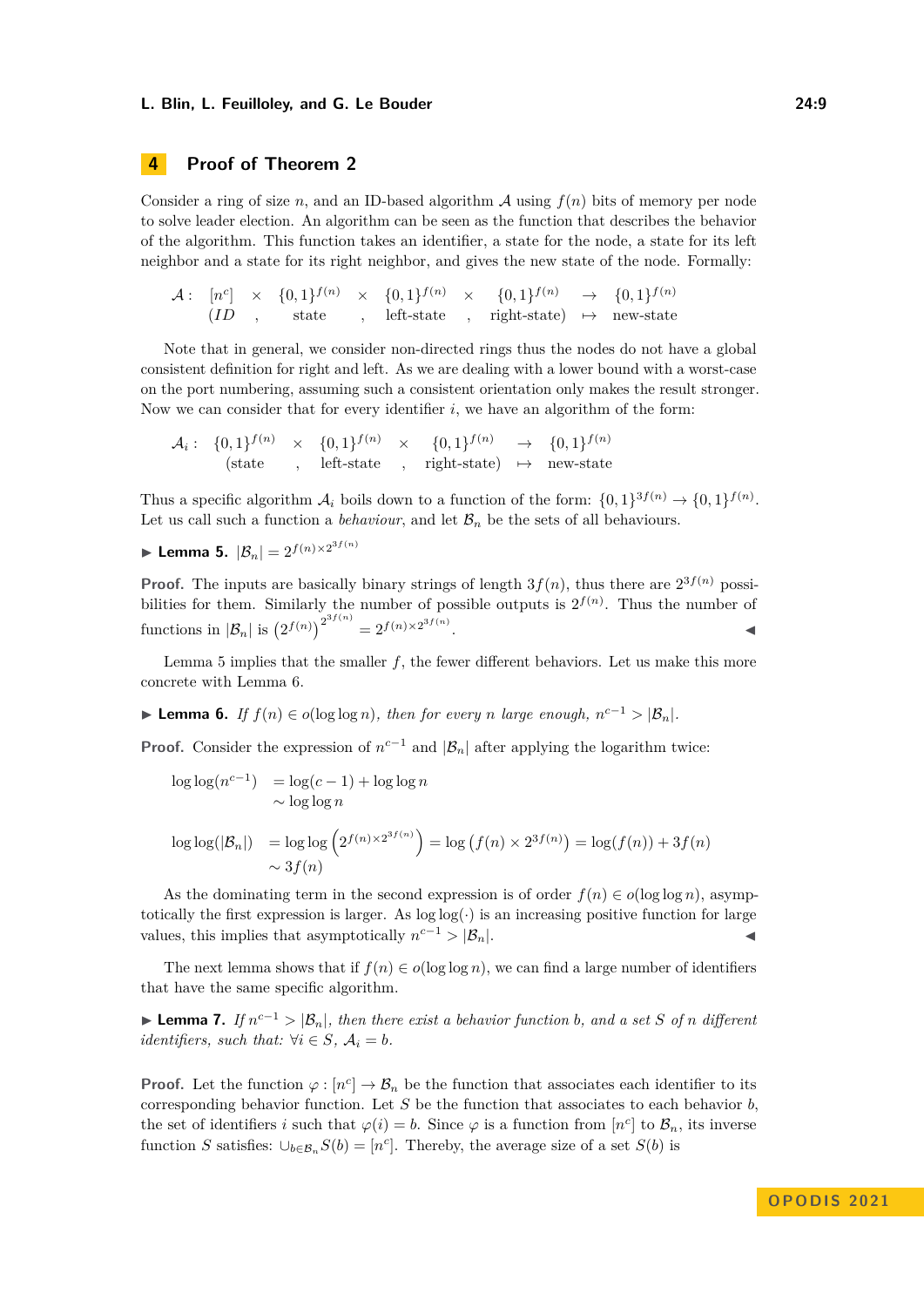*.*

$$
\frac{1}{|\mathcal{B}_n|}\sum_{b\in\mathcal{B}_n}|S(b)|=\frac{1}{|\mathcal{B}_n|}\cdot n^c
$$

Because of Lemma [6,](#page-8-2) this quantity is strictly larger than *n*. Thus, the average of  $|S(b)|$ among all *b* is larger than *n*, and there must exist at least one behavior *b* such that  $|S(b)| > n$ . We take this *b* and  $S = S(b)$  for the lemma.

Combining the three lemmas we get that, if  $f(n) \in o(\log \log n)$ , then for any large enough *n* we can find *n* different identifiers in  $[1, n<sup>c</sup>]$ , such that the nodes have the exact same behavior.

Now, consider a large enough graph, with identifiers taken from the set *S*. As we are in a self-stabilizing scenario, we can chose from which configuration we start. We actually do not need intricate configuration: we start from a configuration where all states are the same, say some string *x*. This cannot be a proper leader election output, because in leader election (with our specification) a leader and a non leader have different output. Therefore, at least one node is activable. Note that every node sees the same states *x* for itself, and its two neighbors, and that by construction they have the same behavior. Therefore if one node is activated, all nodes are activated. Now, the scheduler decides to activate all the nodes. Necessarily, all the nodes take the exact same step, and end up in a configuration where every node has the same state.

We can iterate this argument forever. In other other words, the network cannot escape the set of configurations where all nodes have the same state (as long as the scheduler activates all the nodes together, which is allowed). Therefore, the network will never reach a proper leader election configuration configuration, and this proves Theorem [2.](#page-4-0)

# **5 Proof of Theorem [3](#page-5-0)**

In this section, we prove our general result, that relates ID-based algorithms with small memory to anonymous algorithms. The proof of Theorem [3](#page-5-0) follows from the same idea as the one of Theorem [2,](#page-4-0) but in a more general way. (The constants of the statement have not been optimized.) Consider an algorithm  $A$  that solves a problem  $P$  in the state model and uses registers of size  $o(\frac{\log \log n}{\Delta})$  (where the  $\Delta$  is the maximum degree of the graphs treated by A, and is bounded as a function of *n* by  $\Delta(n) \in o(\log n)$ .

As before an algorithm can be seen as a function that maps the view of the node to an output. But now, since the degree is not the same for every node, we would have to consider a different function for each degree  $d \in [\Delta]$ . This not very convenient for us, so let us take another point of view. We take a unique function, that takes as input: an identifier, a state, an integer  $\delta$  that represents the degree degree of the vertex at hand, and  $\Delta$  states.

 $\mathcal{A}: \quad [n^c] \quad \times \quad \{0,1\}^{f(n)} \quad \times \quad \ \text{[\Delta]} \quad \quad \times \quad \left(\{0,1\}^{f(n)}\right)^{\Delta} \quad \rightarrow \quad \{0,1\}^{f(n)}$  $(ID ,$  state *,* degree *,*  $\Delta$  states)  $\mapsto$  new-state

To compute the output of a node with degree  $\delta < \Delta$ , the function simply ignores the last (∆ − *δ*) inputs.

Note that this corresponds to the single-port setting: in the function, each neighboring state is identified. In particular, it is not a set of neighboring states. But it is not a double-port setting: which port a neighbor assigns to a node is unknown.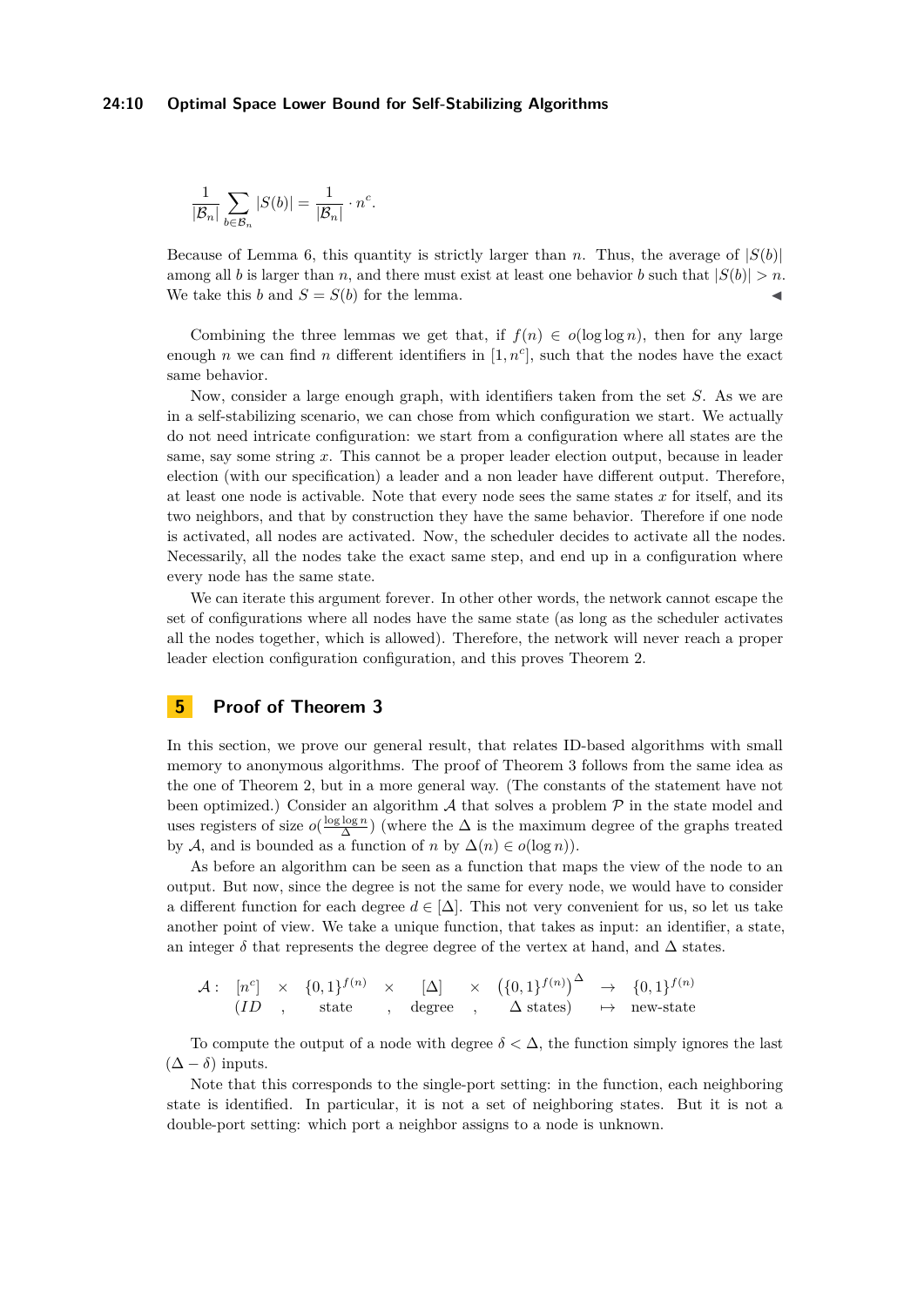Now if we fix the identifier *i*, we get:

$$
\mathcal{A}_i: \begin{array}{ccc} \{0,1\}^{f(n)} & \times & [\Delta] & \times & (\{0,1\}^{f(n)})^{\Delta} \rightarrow \{0,1\}^{f(n)} \\ \text{(state} & , \text{ degree} \cdot, & \Delta \text{ states}) & \mapsto \text{ new-state} \end{array}
$$

Now the equivalent of Lemma [5](#page-8-1) is that the number of such behaviors  $A_i$  is:

$$
|\mathcal{B}_n| \leq \left(2^{f(n)}\right)^{2^{(\Delta+1)f(n)}\Delta}
$$

We bound the double logarithm of this expression:

$$
\log \log |\mathcal{B}_n| \le \log \log \left[ \left( 2^{f(n)} \right)^{2^{(\Delta+1)f(n)} \Delta} \right]
$$
  
\n
$$
\le \log \left[ f(n) 2^{(\Delta+1)f(n)} \Delta \right]
$$
  
\n
$$
\le (\Delta+1)f(n) + \log f(n) + \log \Delta(n)
$$
  
\n
$$
\in o(\log \log n)
$$

We get that for any large enough *n*,  $n^{c-1} > |\mathcal{B}_n|$ , and by Lemma [7,](#page-8-3) we directly get that there exists an identifier assignment such that all nodes have the same behavior. In other words, on this identifier assignment, the algorithm behaves like anonymous. As a consequence any impossibility result for anonymous algorithms also holds here. This completes the proof of Theorem [3.](#page-5-0)

# **6 Conclusion**

In this paper, we have established a lower bound  $\Omega(\log \log n)$  bits per node on the size of the registers for self-stabilizing algorithms solving leader election in the state model. This bound matches the upper bound  $O(\log \log n)$  bits per node for bounded-degree graphs [\[6\]](#page-11-1). The same upper bound on the size of the registers is known to hold in bounded-degree graphs for vertex coloring and spanning tree construction [\[6\]](#page-11-1). An interesting open problem is to determine the space complexity of vertex coloring and spanning tree construction.

#### **References**

- <span id="page-10-0"></span>**1** Jordan Adamek, Mikhail Nesterenko, and Sébastien Tixeuil. Evaluating practical tolerance properties of stabilizing programs through simulation: The case of propagation of information with feedback. In *Stabilization, Safety, and Security of Distributed Systems - 14th International Symposium, SSS 2012*, pages 126–132, 2012. [doi:10.1007/978-3-642-33536-5\\_13](https://doi.org/10.1007/978-3-642-33536-5_13).
- <span id="page-10-4"></span>**2** Baruch Awerbuch and Rafail Ostrovsky. Memory-efficient and self-stabilizing network RESET (extended abstract). In *13th Annual ACM Symposium on Principles of Distributed Computing, PODC 1994*, pages 254–263, 1994. [doi:10.1145/197917.198104](https://doi.org/10.1145/197917.198104).
- <span id="page-10-1"></span>**3** Joffroy Beauquier, Maria Gradinariu, and Colette Johnen. Memory space requirements for self-stabilizing leader election protocols. In *18th Annual ACM Symposium on Principles of Distributed Computing, PODC 1999*, pages 199–207, 1999. [doi:10.1145/301308.301358](https://doi.org/10.1145/301308.301358).
- <span id="page-10-2"></span>**4** Lélia Blin and Pierre Fraigniaud. Space-optimal time-efficient silent self-stabilizing constructions of constrained spanning trees. In *35th IEEE International Conference on Distributed Computing Systems, ICDCS 2015*, pages 589–598, 2015. [doi:10.1109/ICDCS.2015.66](https://doi.org/10.1109/ICDCS.2015.66).
- <span id="page-10-3"></span>**5** Lélia Blin and Sébastien Tixeuil. Compact deterministic self-stabilizing leader election on a ring: the exponential advantage of being talkative. *Distributed Computing*, 31(2):139–166, 2018. [doi:10.1007/s00446-017-0294-2](https://doi.org/10.1007/s00446-017-0294-2).